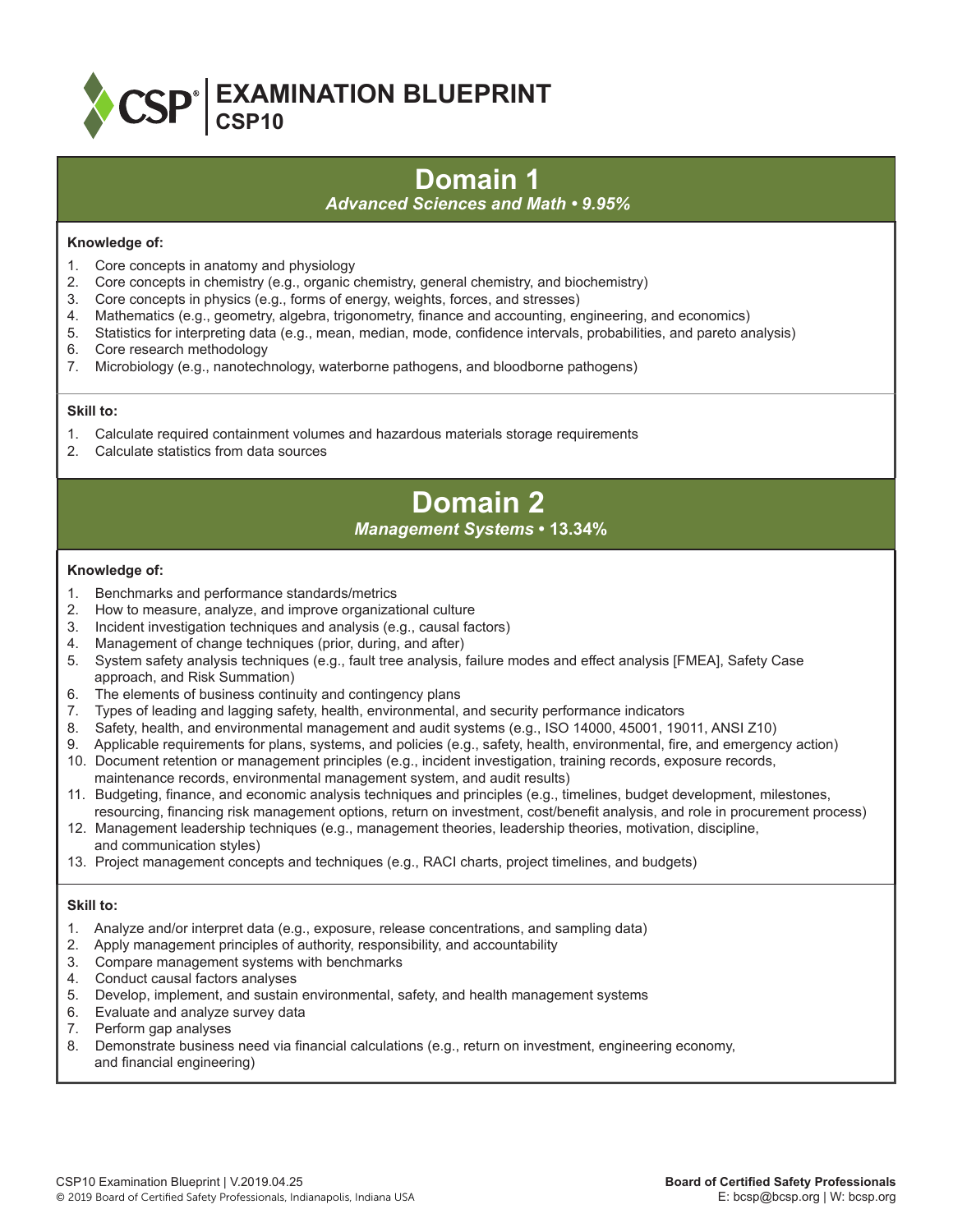### **Domain 3** *Risk Management • 14.49%*

### **Knowledge of:**

- 1. Hazard identification and analysis methods (e.g., job safety analysis, hazard analysis, human performance analysis, and audit and causal analysis)
- 2. Risk analysis
- 3. Risk evaluation (decision making)
- 4. The risk management process
- 5. The costs and benefits of risk assessment process
- 6. Insurance/risk transfer principles

#### **Skill to:**

- 1. Apply risk-based decision-making tools for prioritizing risk management options
- 2. Calculate metrics for organizational risk
- 3. Conduct hazard analysis and risk assessment
- 4. Select risk treatment or controls using the hierarchy of controls
- 5. Explain risk management options and concepts to decision makers, stakeholders, and the public

## **Domain 4**  *Advanced Application of Key Safety Concepts • 14.69%*

### **Knowledge of:**

- 1. Principles of safety through design and inherently safer designs (e.g., designing out hazards during design phase, avoidance, elimination, and substitution)
- 2. Engineering controls (e.g., ventilation, guarding, isolation, and active vs. passive)
- 3. Administrative controls (e.g., job rotation, training, procedures, and safety policies and practices)
- 4. Personal protective equipment
- 5. Chemical process safety management (e.g., pressure relief systems, chemical compatibility, management of change, materials of construction, and process flow diagrams)<br>6. Redundancy systems (e.g., energy isolation and vention
- Redundancy systems (e.g., energy isolation and ventilation)
- 7. Common workplace hazards (e.g., electrical, falls, same level falls, confined spaces, lockout/tagout, working around water, caught in, struck by, excavation, welding, hot work, cold and heat stress, combustibles, laser, and others)<br>8. Facility life safety features (e.g., public space safety, floor loading, and occupancy loads)
- Facility life safety features (e.g., public space safety, floor loading, and occupancy loads)
- 9. Fleet safety principles (e.g., driver and equipment safety, maintenance, surveillance equipment, GPS monitoring, telematics, hybrid vehicles, fuel systems, driving under the influence, and fatigue)
- 10. Transportation safety principles (e.g., air, rail, and marine)
- 11. Materials handling (e.g., forklifts, cranes, hand trucks, person lifts, hoists, rigging, manual, and drones)
- 12. Foreign material exclusion (FME) and foreign object damage (FOD)
- 13. Hazardous materials management (e.g., GHS labels, storage and handling, policy, and security)
- 14. Multi-employee worksite issues (e.g., contractors and temporary or seasonal employees)
- 15. Sources of information on hazards and risk management options (e.g., subject matter experts, relevant best practices, published literature, and SDS)
- 16. The safety design criteria for workplace facilities, machines, and practices (e.g., UL, NFPA, NIOSH, FM, and ISO)
- 17. Tools, machines, practices, and equipment safety (e.g., hand tools, ladders, grinders, hydraulics, and robotics)
- 18. Workplace hazards (e.g., nanoparticles, combustible dust, heat systems, high pressure, radiation, silica dust, powder and spray applications, blasting, and molten metals)
- 19. Human performance

- 1. Calibrate, use, and maintain data logging, monitoring, and measurement equipment
- 2. Identify relevant labels, signs, and warnings
- 3. Interpret plans, specifications, technical drawings, and process flow diagrams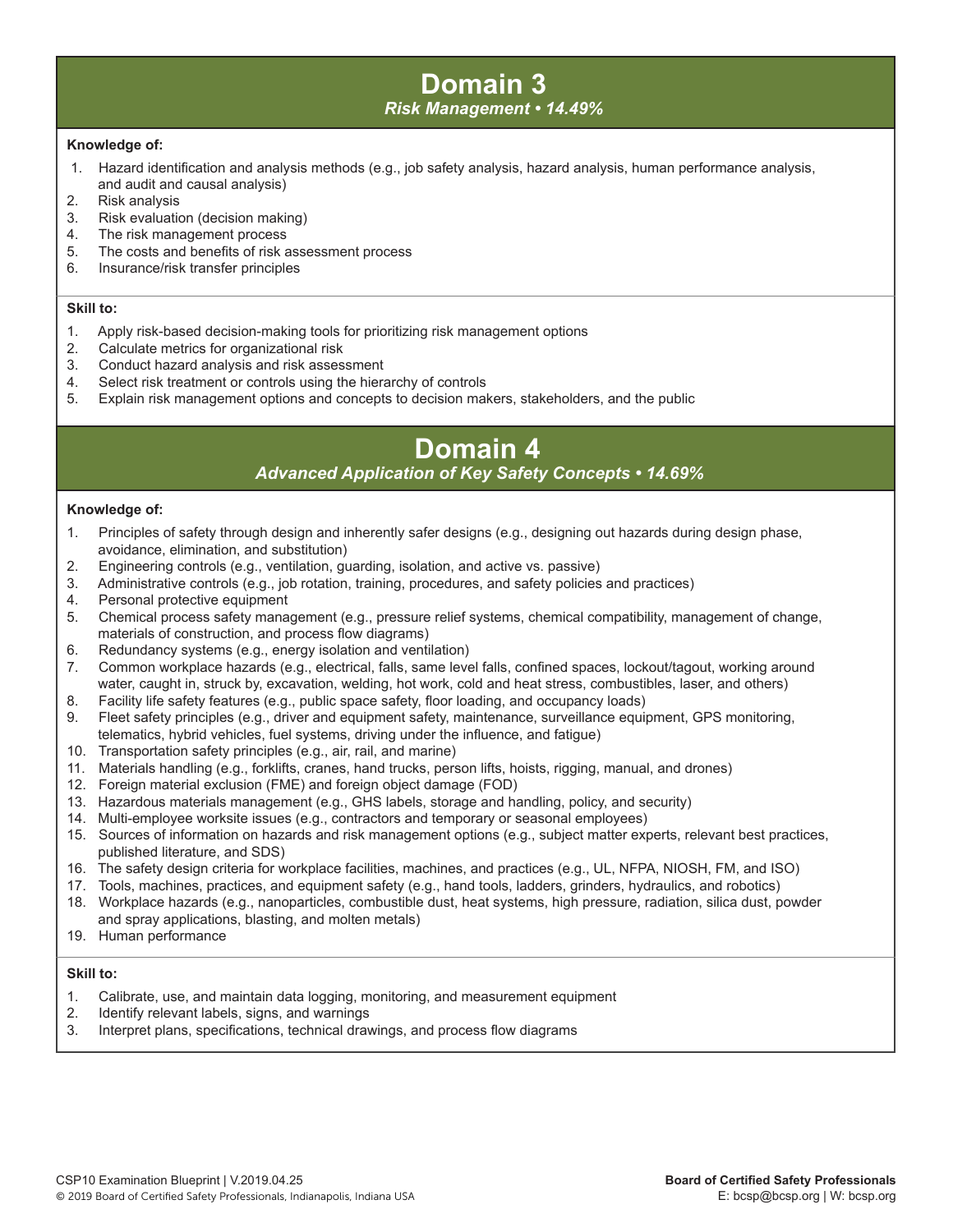## **Domain 5**

### *Emergency Preparedness, Fire Prevention, and Security • 10.59%*

### **Knowledge of:**

- 1. Emergency/crisis/disaster response planning/business continuity (e.g., nuclear incidents, natural disasters, terrorist attacks, chemical spills, fires, active violent attacks, and public utilities)<br>2. Fire prevention, protection, and suppression systems
- Fire prevention, protection, and suppression systems
- 3. The transportation and security of hazardous materials
- 4. Workplace violence and prevention techniques (violence on employees)

### **Skill to:**

1. Manage active incidents (e.g., emergency, crisis, disaster, and incident command system)

# **Domain 6**

### *Occupational Health and Ergonomics • 12.05%*

### **Knowledge of:**

- 1. Advanced toxicology principles (e.g., symptoms of an exposure, LD50, mutagens, teratogens, and ototoxins)
- 2. Carcinogens
- 3. Ergonomics and human factors principles (e.g., visual acuity, body mechanics, lifting, vibration, anthropometrics, and fatigue management)
- 4. How to recognize occupational exposures (e.g., hazardous chemicals, radiation, noise, biological agents, heat/cold, infectious diseases, nanoparticles, and indoor air quality)
- 5. How to evaluate occupational exposures (e.g., hazardous chemicals, radiation, noise, biological agents, heat/cold, infectious diseases, ventilation, nanoparticles, and indoor air quality), including techniques for measurement, sampling, and analysis
- 6. How to control occupational exposures (e.g., hazardous chemicals, radiation, noise, biological agents, heat/cold, ventilation, nanoparticles, infectious diseases, and indoor air quality)<br>7. Employee substance abuse
- Employee substance abuse
- 8. The fundamentals of epidemiology
- 9. Occupational exposure limits (e.g., hazardous chemicals, radiation, noise, biological agents, and heat)

### **Skill to:**

- 1. Conduct exposure evaluation (e.g., chemicals, SDS, ergonomic, ventilation, and environment [calibrations and calculations])
- 2. Use sampling equipment
- 3. Interpret data from exposure evaluations (e.g., adjusted shift calculations, use correct sampling method, and use correct analytical method)

## **Domain 7**

### *Environmental Management Systems • 7.38%*

### **Knowledge of:**

- 1. Environmental protection and pollution prevention methods (e.g., air, water, soil, containment, soil vapor intrusion, and waste streams)
- 2. How released hazardous materials migrate/interact through the air, surface water, soil, and water table
- 3. Sustainability principles
- 4. Waste water treatment plants, onsite waste water treatment plants, and public water systems
- 5. Registration, evaluation, authorization and restriction of chemicals (REACH) and restriction of hazardous substances (RoHS)

- 1. Use waste management practices (e.g., segregation and separation, containment, disposal, chain of custody, and policy)
- 2. Conduct hazardous waste operations (e.g., spill clean-up and remediation)